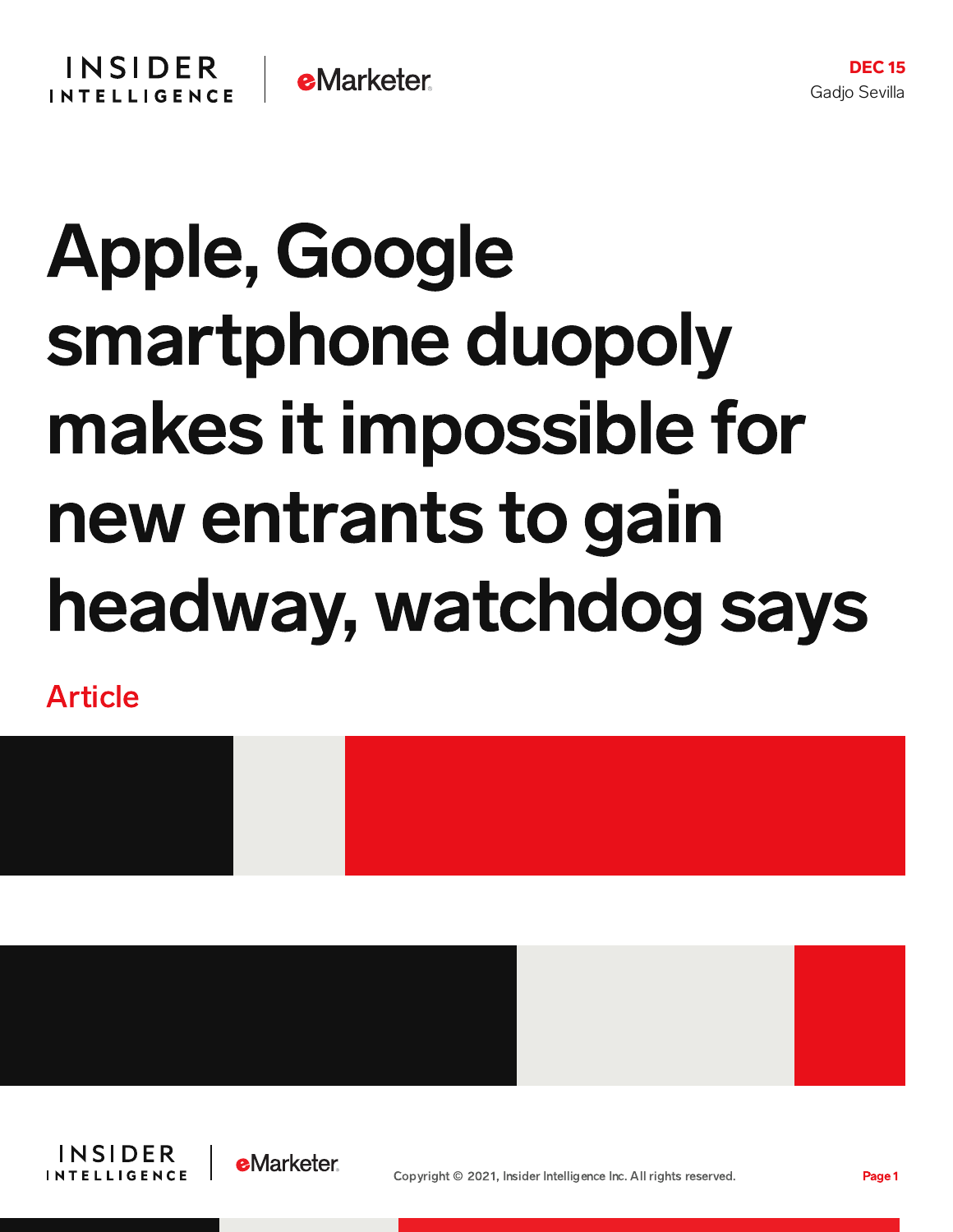The news: The UK's Competition and Markets Authority (CMA) said it is worried that the "effective duopoly" of **Apple's iPhone iOS** and **Google's Android** ecosystems presents a "vice-like grip" resulting in a lack of customer choice and [higher](https://content-na2.emarketer.com/global-scrutiny-on-app-store-duopoly-could-fuel-open-markets-act-momentum) prices than a more competitive market could offer.

More on this: The UK's competition watchdog is investigating dominance in mobile operating systems and their effect on consumer choice. Its findings could lead to more regulation by way of Strategic Market Status—a label that would be applied to the most powerful Big Tech companies to hold them accountable under a code of conduct, [per](https://www.bloomberg.com/news/articles/2021-12-14/apple-and-google-hold-a-vice-like-grip-on-mobile-market-cma?srnd=technology-vp) Bloomberg.

- The initial findings were based on a 12-month study in June on the wider market in mobile ecosystems, including mobile devices, operating systems, and apps. The final report is expected in June 2022.
- "Apple and Google have developed a vice-like grip over how we use mobile phones, and we're concerned that it's causing millions of people across the UK to lose out," said Andrea Coscelli, chief executive of the CMA.
- A decade ago, Apple's iOS and Google's Android were already dominant, but the market had other options, including Nokia, BlackBerry, Windows Phone, and Palm OS. Wave after wave of [consolidation](https://www.businessinsider.com/microsoft-buys-nokia-devices-2013-9) and the dominance of app stores resulted in the duopoly we have today.
- "Apple and Google are the main players when it comes to choosing a phone. But it can be easy to forget that they set all the rules too—from determining which apps are available on their app stores to making it difficult for us to switch to alternative browsers on our phones," Coscelli said.

What**'**s next? The CMA is seeking government powers to [enforce](https://www.gov.uk/government/news/apple-and-google-duopoly-limits-competition-and-choice) stronger regulation by way of the Strategic Market Status label that can then regulate the duopoly by enforcing the following:

- Making it easy for consumers to switch between iOS and Android without losing data.
- Opening alternative app stores that aren't controlled by the platforms.

**INSIDER** 

**INTELLIGENCE** 

Expanding the range of payment options for smartphone users outside the prescribed OS systems.

What**'**s the catch? Finalizing a set of rules and actively enforcing them could take time. Expect Apple and Google to sandbag regulatory efforts through lobbying, legal appeals, and